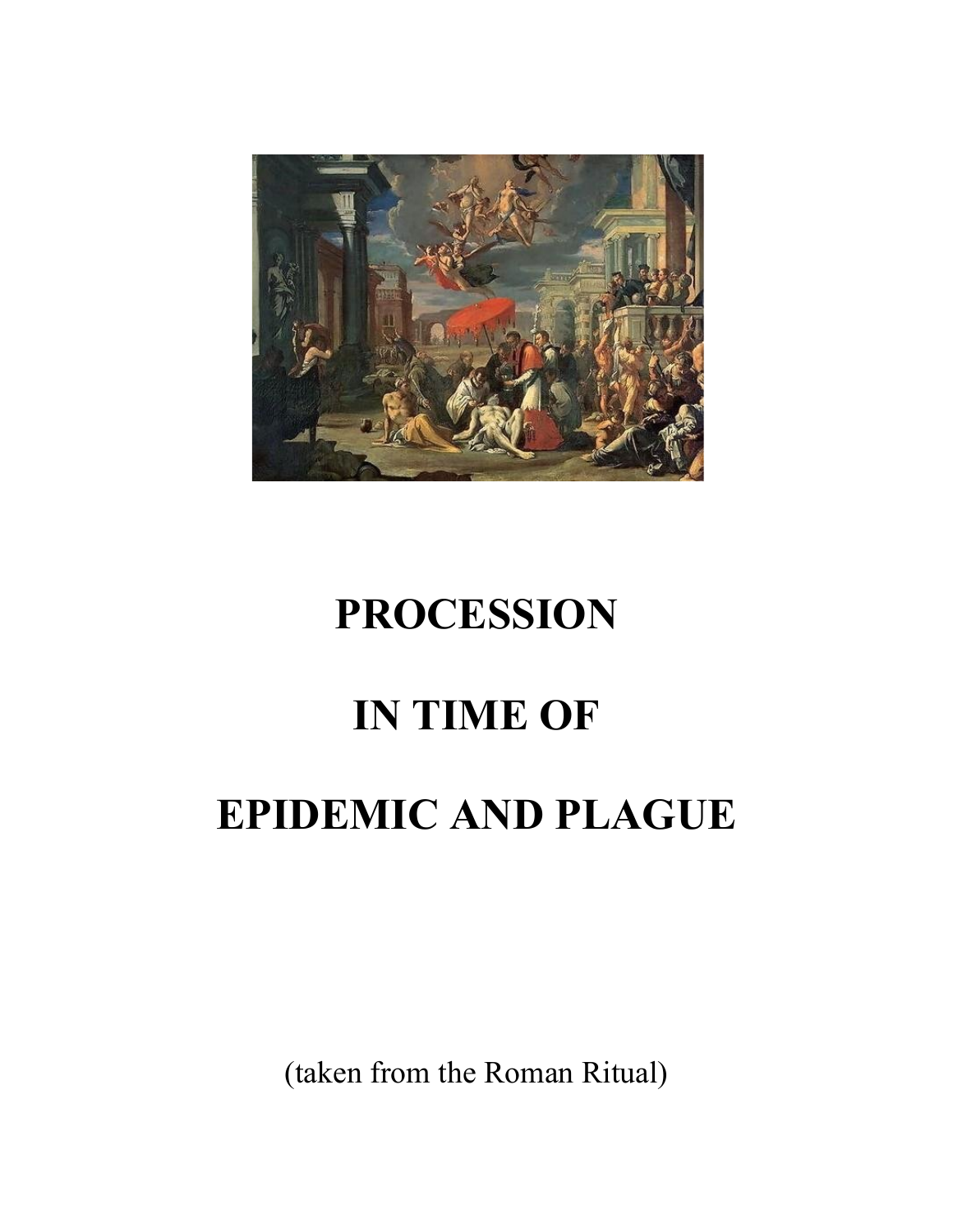The lines for the people are indicated after the **R/.** / Las líneas para la gente se indican después de la **R/.**

The tone for all two-line chants is / El tono para todos los cantos de dos líneas es:



1. The clergy and people **assemble in church** at the appointed hour of the morning, where they **kneel** and devote a few moments to humble and contrite prayer. **The celebrant and his ministers are vested in amice, alb, and cincture. The celebrant wears also a stole and cope**; or at least a surplice and purple stole. This same color is always used in the other processions, except on Corpus Christi, on solemn feast days, or for the procession of thanksgiving, on which days the color proper to the occurring solemnity is used. The rest of the priests and clerics wear a surplice. All stand as the following antiphon is sung (the music for this is given in the music supplement):

### Part I

R/. Ant. Rise up, O Lord, and help us, \* and deliver us for your name's sake.

We have heard, O God, with our own ears  $*$ the things which our fathers told us.

R. Glory be to the Father, and to the Son,  $*$ and to the Holy Spirit.

As it was in the beginning, is now, and ever shall be, \* world without end. Amen.

R/. Ant.: Rise up, O Lord, and help us, \* and deliver us for your name's sake.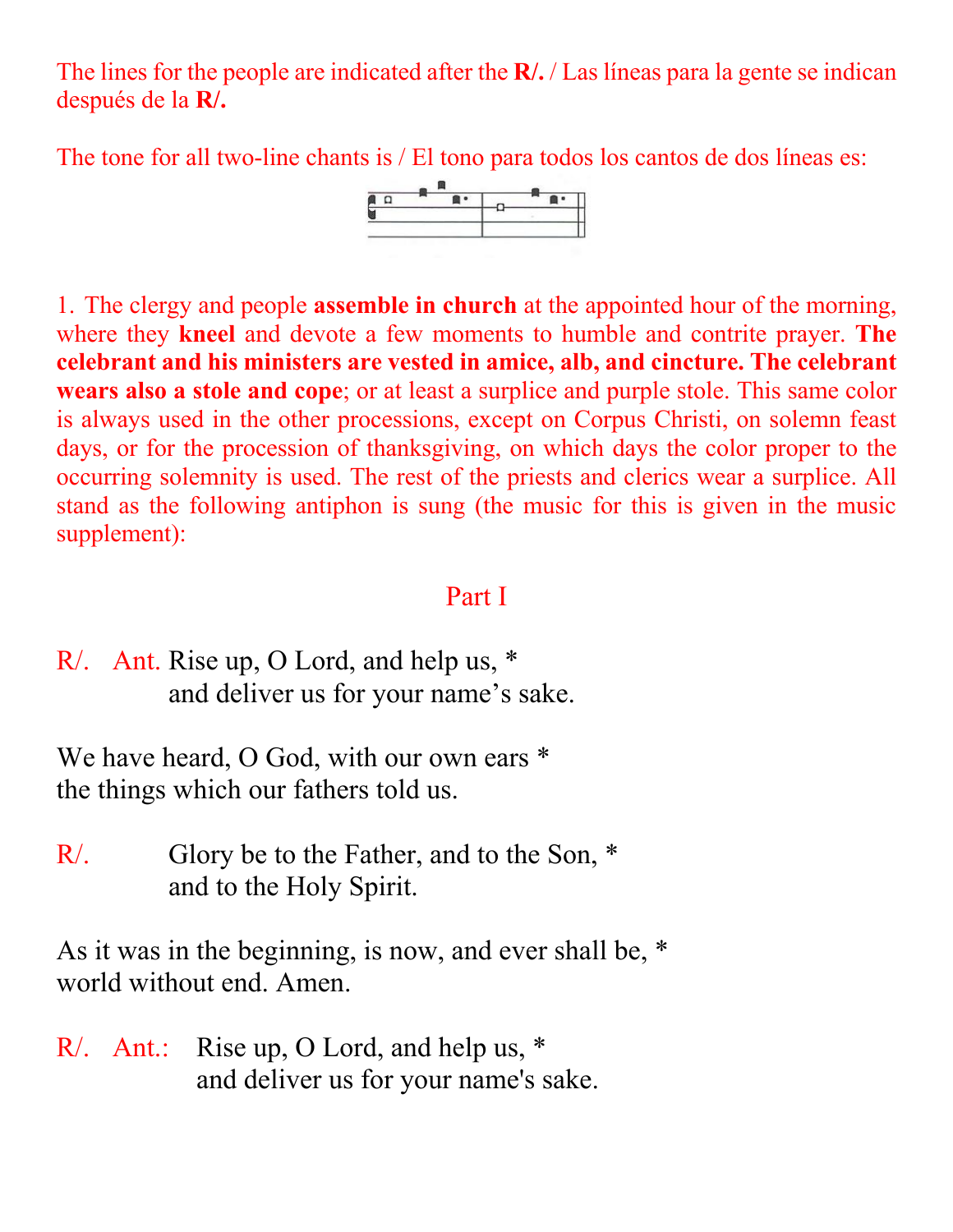#### Part II

2. Then all **kneel** again, and two clerics who are kneeling at the altar begin the chant of the **Litany of the Saints.**

Kyrie, eleison R/. Kyrie, eleison

Christe, eleison R/. Christe, eleison

Kyrie, eleison R/. Kyrie, eleison

Christ, hear us. or: Cristo, óyenos, R/. Christ, graciously hear us. R/. Cristo, escúchanos,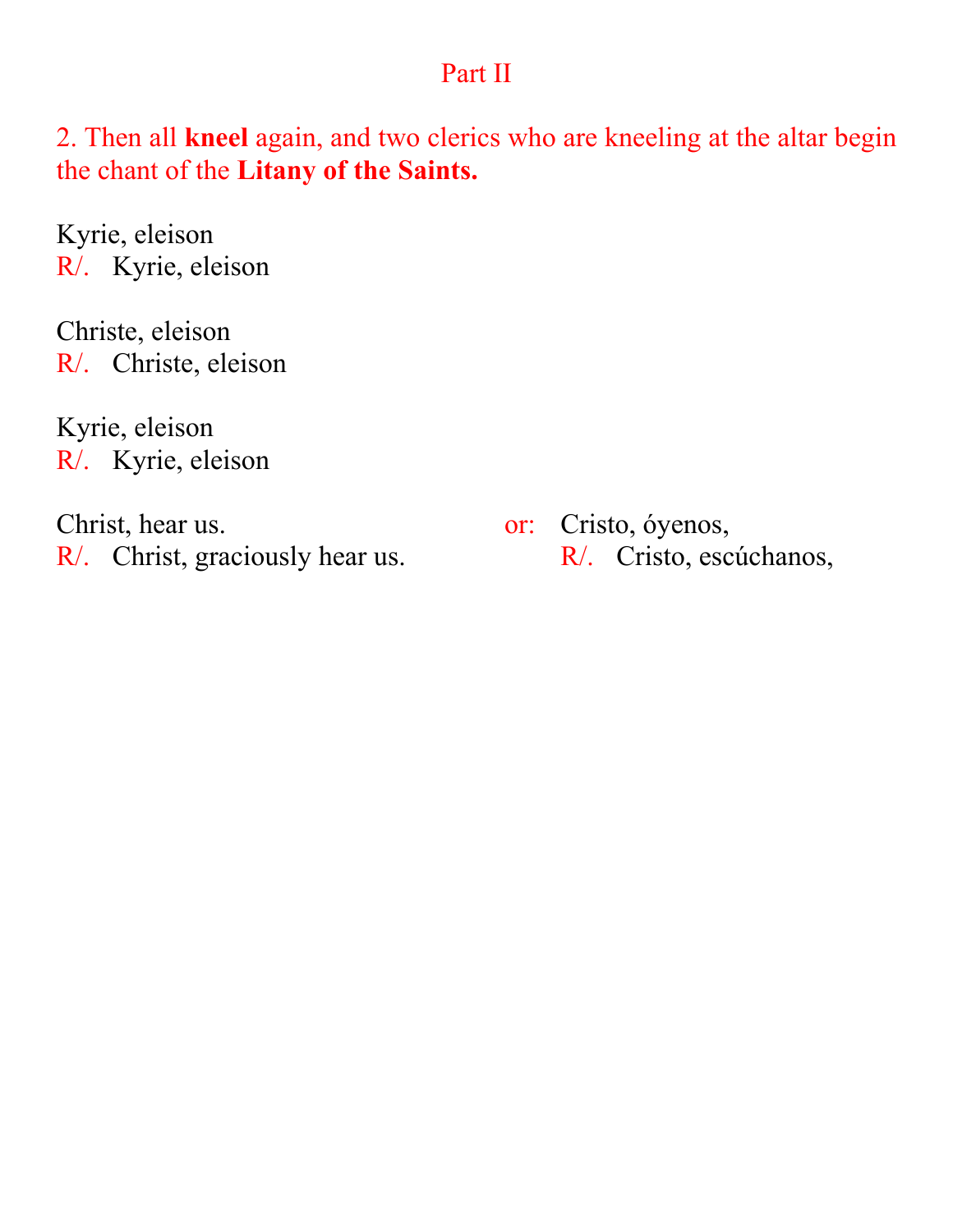### Part III

God the Father of Heaven,

R/. miserere nobis (*have mercy on us/ten misericordia de nosotros*)

God the Son, Redeemer of the world, R/. God, the Holy Spirit, R/. Holy Trinity, One God, R/.

Holy Mary, R/. ora pro nobis (*pray for us/ruega por nosotros*) (Respond after each invocation)

3. As soon as the **invocation Holy Mary** has been sung, **all rise**, and continuing the litany march out in the proper order. The **cross**is carried at the head of the procession; then come the **faithful** followed by the **clergy**, and last of all the **priest**, vested as described above. He is accompanied by his ministers who are clothed in sacred vestments, as circumstances dictate.

| Holy Virgin of virgins,            | St. James,       |
|------------------------------------|------------------|
| St. Michael,                       | St. John,        |
| St. Gabriel,                       | St. Thomas,      |
| St. Raphael,                       | St. James,       |
| All you Holy Angels and            | St. Philip,      |
| Archangels,                        | St. Bartholomew, |
| All you orders of blessed Spirits, | St. Matthew,     |
| St. John the Baptist,              | St. Simon,       |
| St. Joseph,                        | St. Jude,        |
| All you Holy Patriarchs and        | St. Matthias,    |
| Prophets,                          | St. Barnabas,    |
| St. Peter,                         | St. Luke,        |
| St. Paul,                          | St. Mark,        |
| St. Andrew,                        |                  |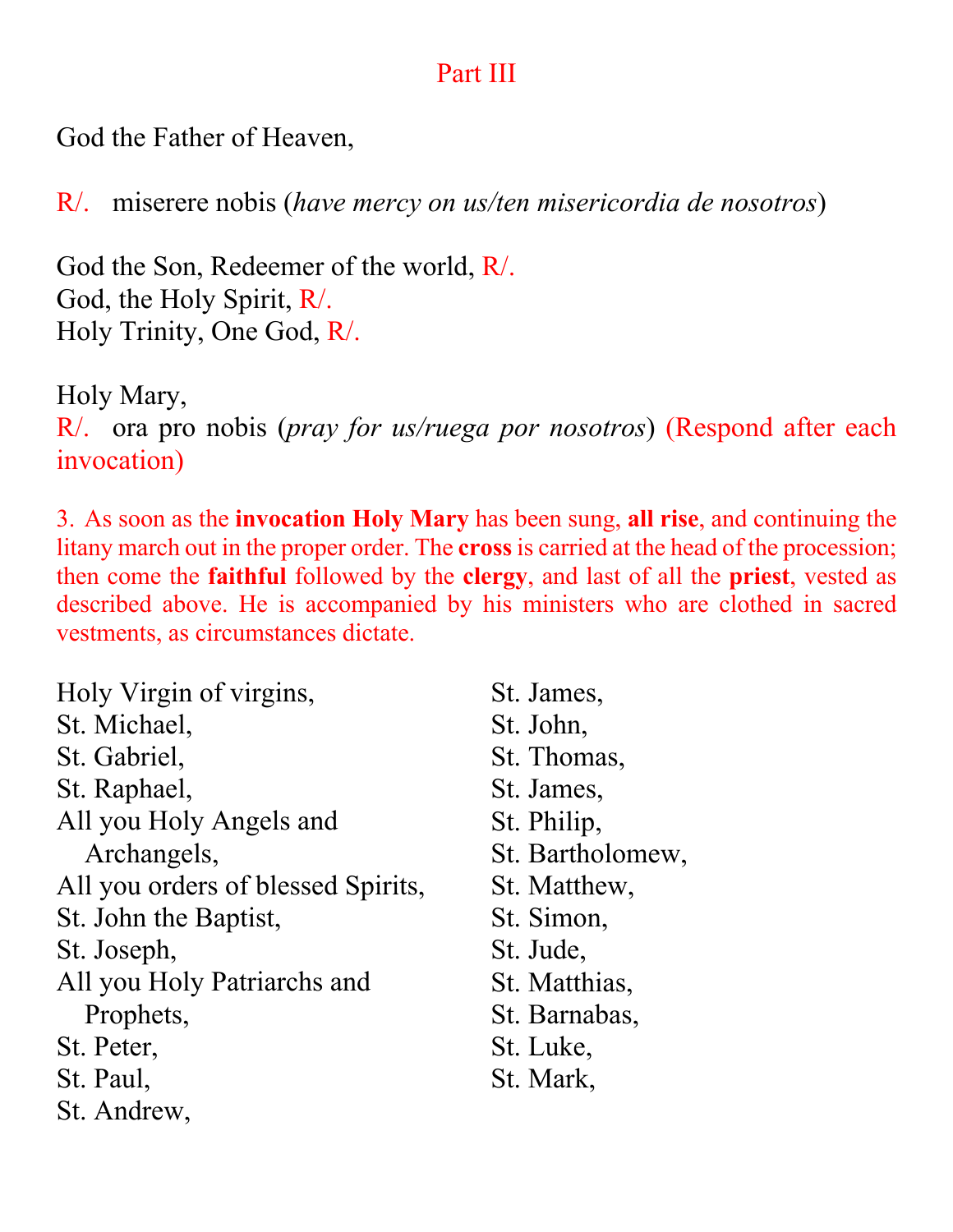All you holy Apostles and Evangelists, All you holy Disciples of the Lord, All you holy Innocents, St. Stephen, St. Lawrence, St. Vincent, Sts. Fabian and Sebastian, Sts. John and Paul, Sts. Cosmas and Damian, All you holy Martyrs, St. Sylvester, St. Gregory, St. Ambrose, St. Augustine, St. Jerome, St. Martin, St. Nicholas, All you holy Bishops and Confessors, All you holy Doctors, St. Anthony, St. Benedict, St. Bernard, St. Dominic, St. Francis, All you holy Priests and Levites, All you holy Monks and Hermits, St. Mary Magdalene, St. Agatha, St. Lucy, St. Agnes, St. Cecilia, St. Anastasia, St. Catherine, St. Clare, All you holy Virgins and Widows,

All you holy men and women, Saints of God, \* R/. Make intercession for us.

Be merciful, \* R/. Spare us, O Lord.

Be merciful, \* R/. Graciously hear us, O Lord.

From all evil, R/. O Lord, deliver us. (Respond after each invocation) or: Líbranos, Señor.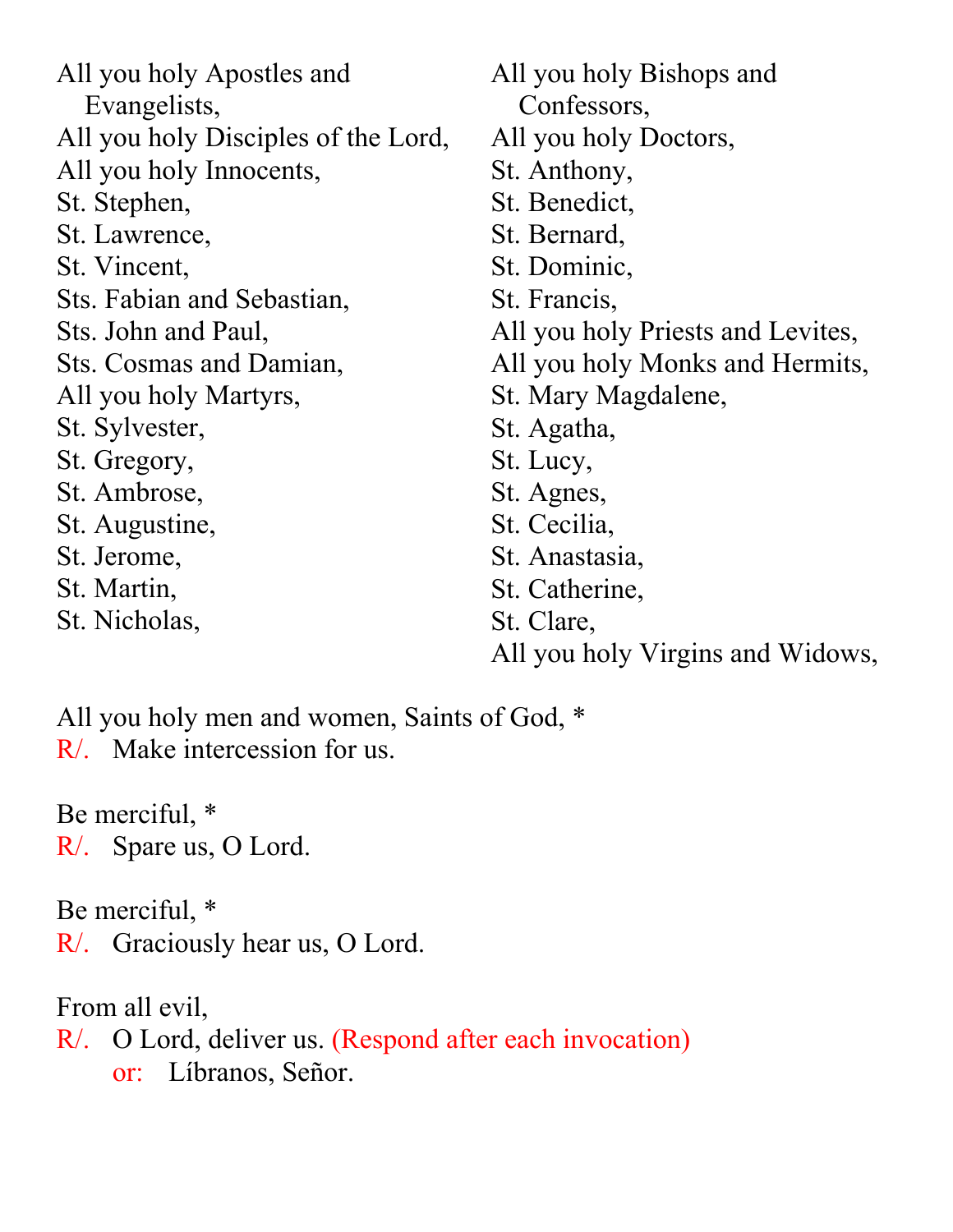From all sin,

From Your wrath,

From a sudden and unprovided death,

From the snares of the devil,

From anger, hatred, and all ill-will,

From the spirit of fornication,

From the scourge of earthquake,

From plague, famine, and war, (bis)

From lightning and tempest,

- From everlasting death,
- Through the mystery of Your holy Incarnation,

Through Your Coming,

Through Your Birth,

- Through Your Baptism and holy fasting,
- Through Your institution of the most Blessed Sacrament,
- Through Your Cross and Passion,
- Through Your Death and Burial,
- Through Your holy Resurrection,
- Through Your admirable Ascension,
- Through the coming of the Holy Spirit, the Paraclete,

in the day of judgment,

We sinners,

R/. we beg You, hear us. (Respond after each invocation) or: Escúchanos, Señor.

That You would spare us,

That You would pardon us,

That You would bring us true penance,

That You would graciously grant to govern and preserve Your holy Church,

That You would graciously grant to preserve the Pope and all orders of the Church in holy religion,

That You would graciously grant to humble the enemies of holy Church,

- That You would graciously grant to give peace and true concord to Christian kings and princes,
- That You would graciously grant peace and unity to the whole Christian world,
- That You would graciously grant to bring back to the unity of the Church all those who have strayed away, and lead to the light of the Gospel all unbelievers,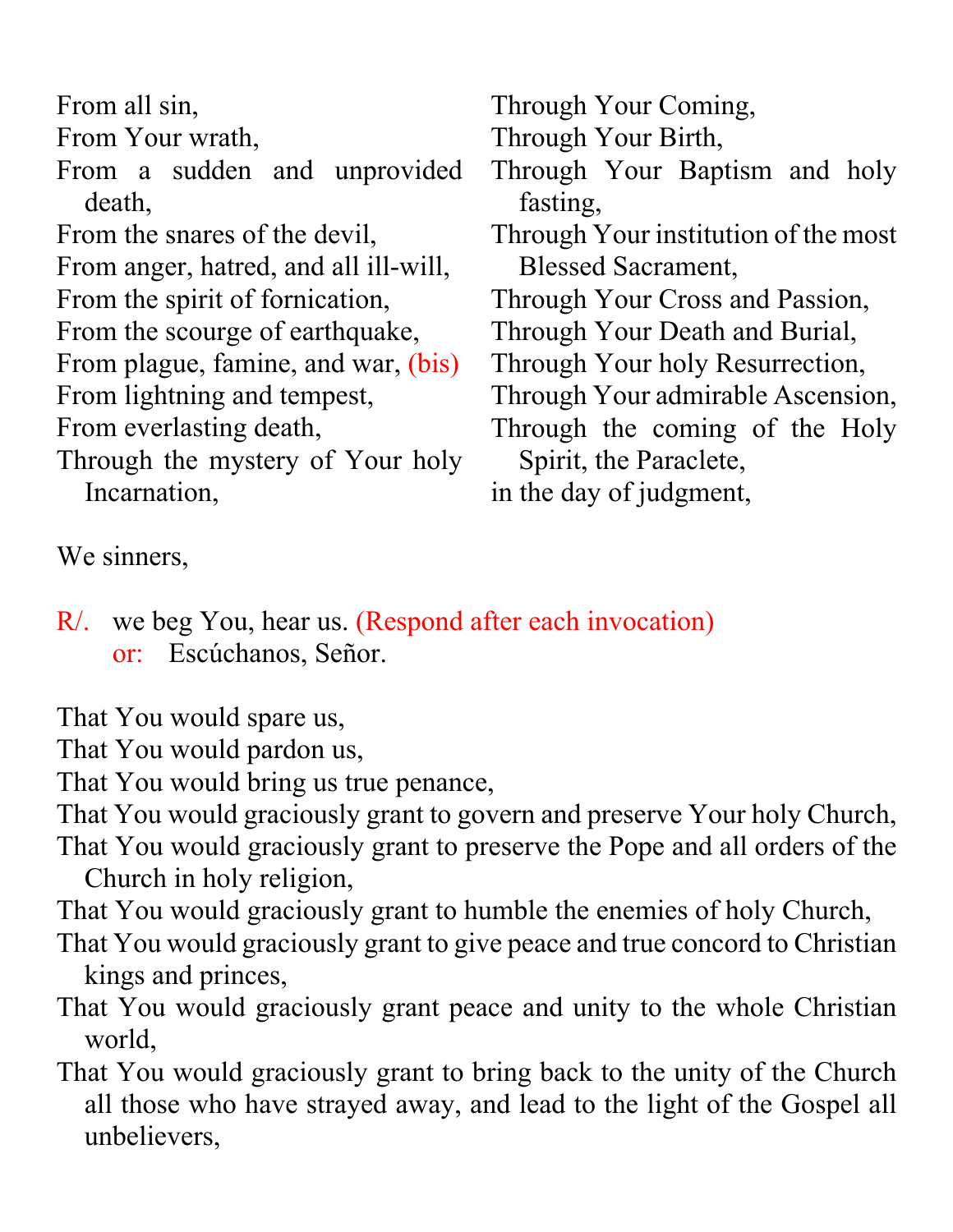That You would graciously grant to confirm and preserve us in Your holy service,

That You would lift up our minds to heavenly desires,

That You would reward all our benefactors with eternal blessings,

That You would deliver our souls from eternal damnation, and the souls of our brethren, relatives, and benefactors,

That You would graciously grant to give and preserve the fruits of the earth, That You would graciously grant eternal rest to all the faithful departed,

And after the invocation "That you grant eternal rest to all the faithful departed," etc. the following invocation is said twice:

That you deliver us from the scourge of pestilence. (bis)

R/. we beg you to hear us.

- Lamb of God, who takes away the sins of the world,
- R/. spare us, O Lord!
- Lamb of God, who takes away the sins of the world,
- R/. graciously hear us, O Lord!
- Lamb of God, who takes away the sins of the world,
- R/. have mercy on us.

R. Christ, graciously hear us. R. Cristo, escúchanos,

Kyrie, eleison R/. Kyrie, eleison

Christe, eleison R/. Christe, eleison

Kyrie, eleison R/. Kyrie, eleison

- Cordero de Dios, que quitas el pecado del mundo,
- R/. perdónanos Señor.
- Cordero de Dios, que quitas el pecado del mundo,
- R/. escúchanos, Señor.
- Cordero de Dios, que quitas el pecado del mundo,
- R/. ten piedad de nosotros.
- Christ, hear us. or: Cristo, óyenos,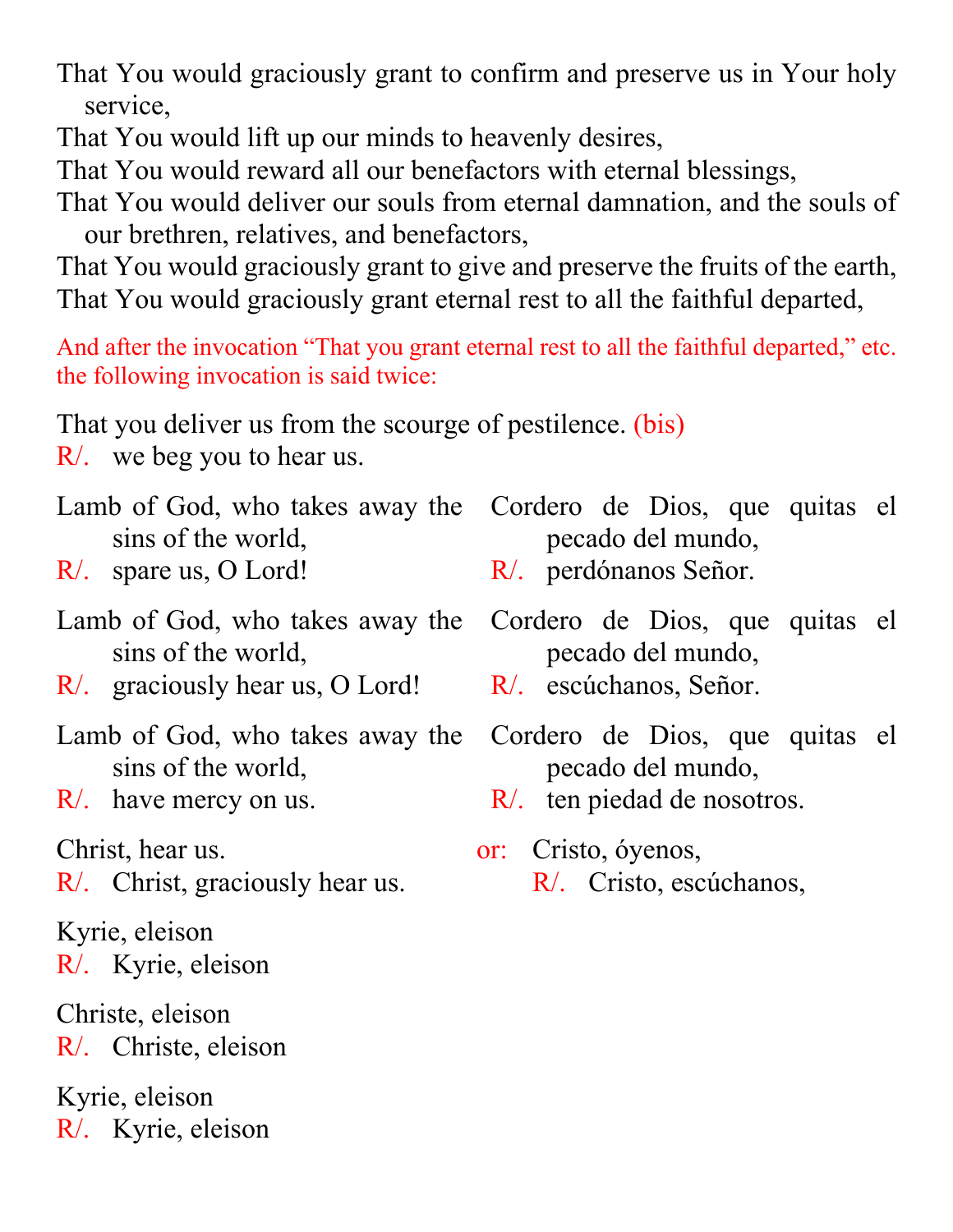#### Part IV

[4.If the procession takes a long time the litany can be repeated, or else after the last Kyrie of the litany (excluding the orations), some of the penitential or gradual psalms can be added. However, hymns or sacred songs of a joyous character should not be sung during the Rogation processions or any procession which has a penitential purpose.

### Psalm 50

Have mercy on me, O God, in your goodness; \* in the greatness of your compassion wipe out my offense.

R/. Thoroughly wash me from my guilt \* and cleanse me of my sin.

For I acknowledge my offense, \* and my sin is before me always:

R/. Against you only have I sinned, \* and done what is evil in your sight,"

That you may be justified in your sentence, \* vindicated when you condemn.

R/. Indeed, in guilt was I born, \* and in sin my mother conceived me;

See, you are pleased with sincerity of heart, \* and in my inmost being you teach me wisdom.

R/. Cleanse me of sin with hyssop, that I may be purified; \* wash me, and I shall be whiter than snow.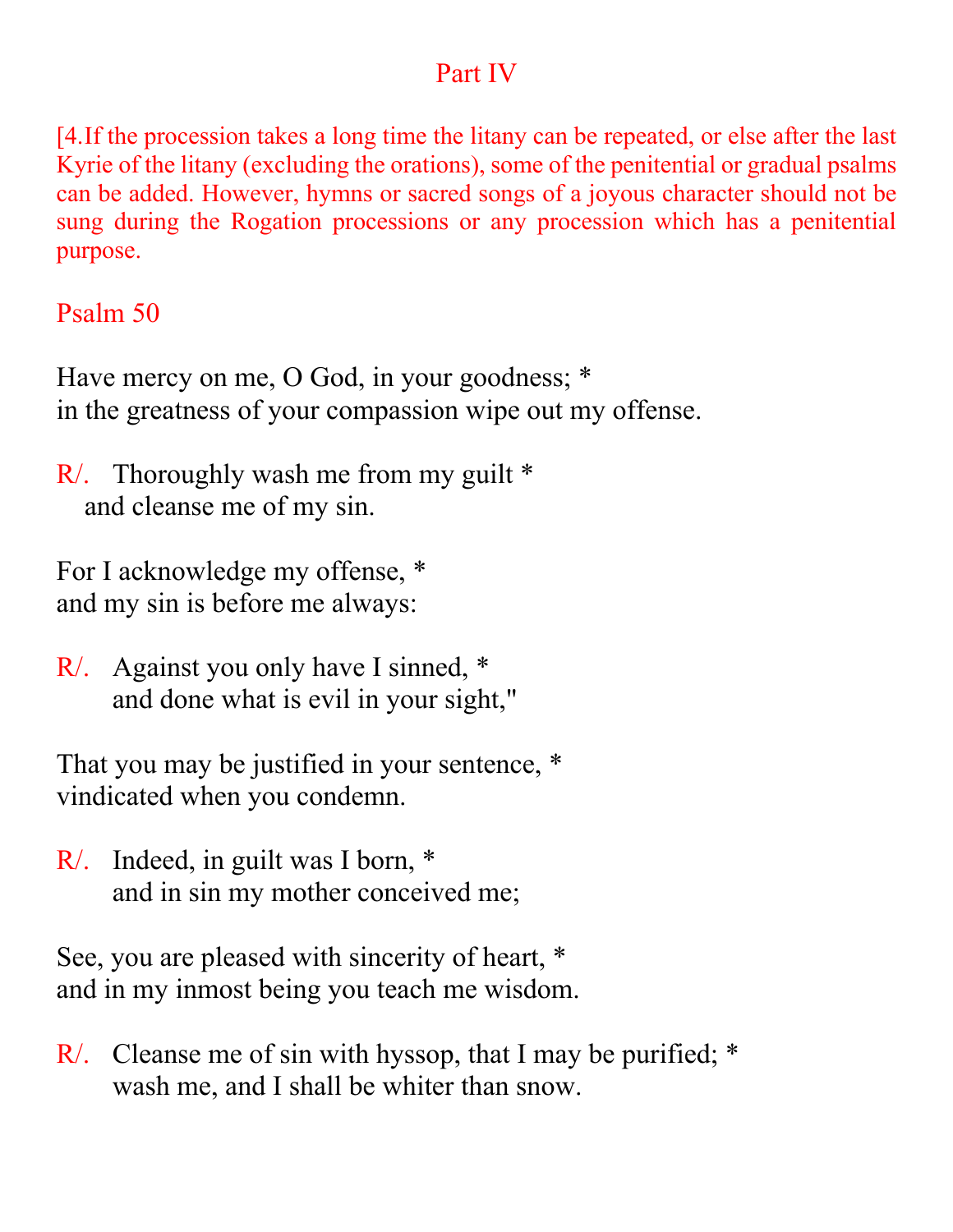Let me hear the sounds of joy and gladness;  $*$ the bones you have crushed shall rejoice.

R/. Turn away your face from my sins, \* and blot out all my guilt.

A clean heart create for me, O God, \* and a steadfast spirit renew within me.

R/. Cast me not out from your presence, \* and take not your holy spirit from me.

Give me back the joy of your salvation, \* and sustain a willing spirit within me.

R/. I will teach transgressors your ways, \* and sinners shall return to you.

Free me from blood guilt, God, my saving God; \* then my tongue shall revel in your justice.

R/. Lord, open my lips, \* and my mouth shall proclaim your praise.

For you are not pleased with sacrifices; \* should I offer a holocaust, you would not accept it.

R/. My sacrifice, O God, is a contrite spirit; \* a heart contrite and humbled, O God, you will not spurn.

Be bountiful, Lord, to Sion in your kindness \* rebuilding the walls of Jerusalem;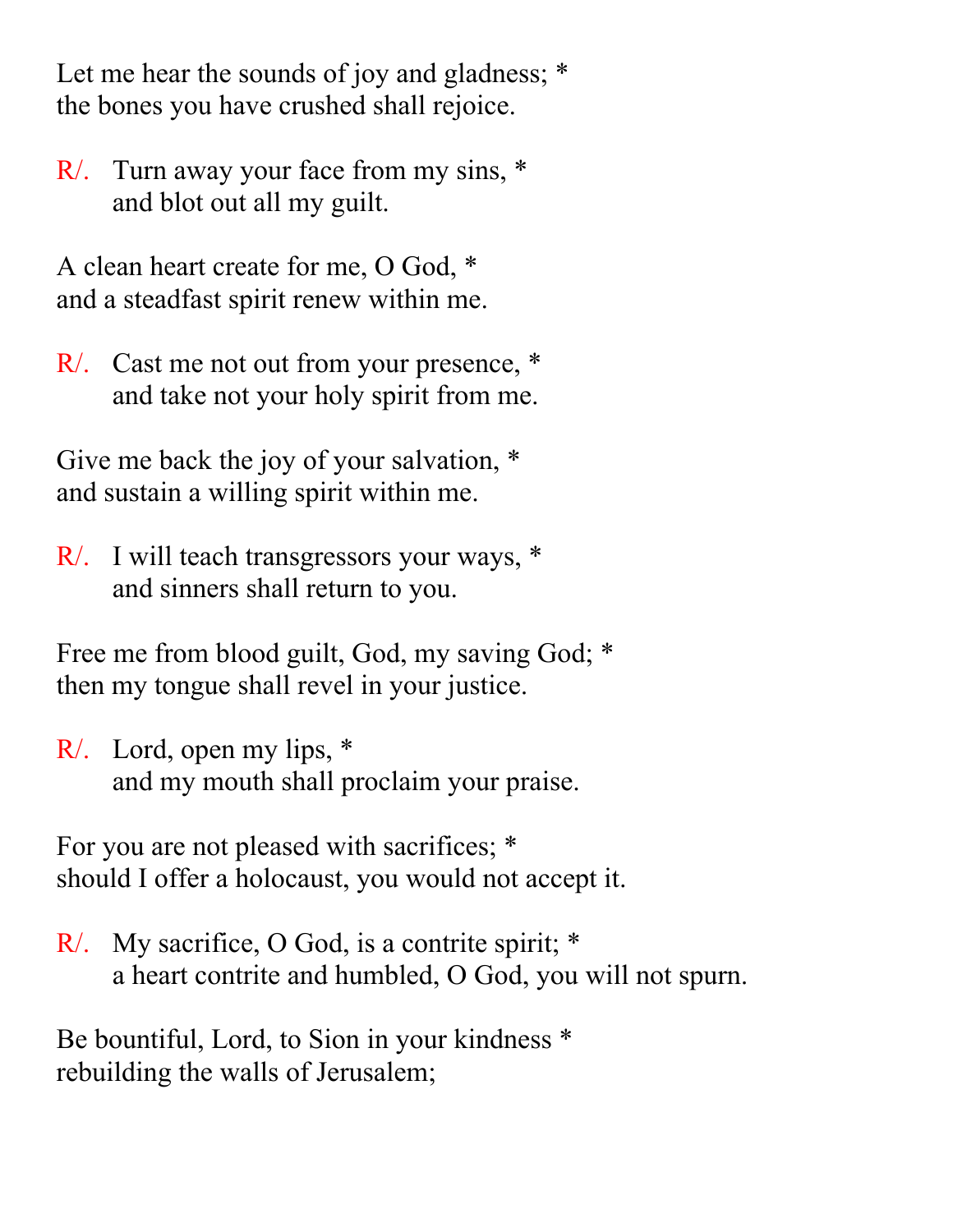R/. Then shall you be pleased with due sacrifices, burnt offerings and holocausts; \* then shall they offer up bullocks on your altar.

Glory be to the Father, and to the Son,\* and to the Holy Spirit,

R/. As it was in the beginning, is now, and ever shall be, \* world without end. Amen.

## Psalm 129

Out of the depths I cry to you, Lord; \* Lord, hear my voice!

R/. Let your ears be attentive \* to my voice in supplication:

If you, Lord, mark iniquities, \* Lord, who can stand?

R/. But with you is forgiveness, \* that you may be revered.

I trust in the Lord; \* my soul trusts in His word.

R/. My soul waits for the Lord \* more than sentinels wait for the dawn.

More than sentinels wait for the dawn, \* let Israel wait for the Lord,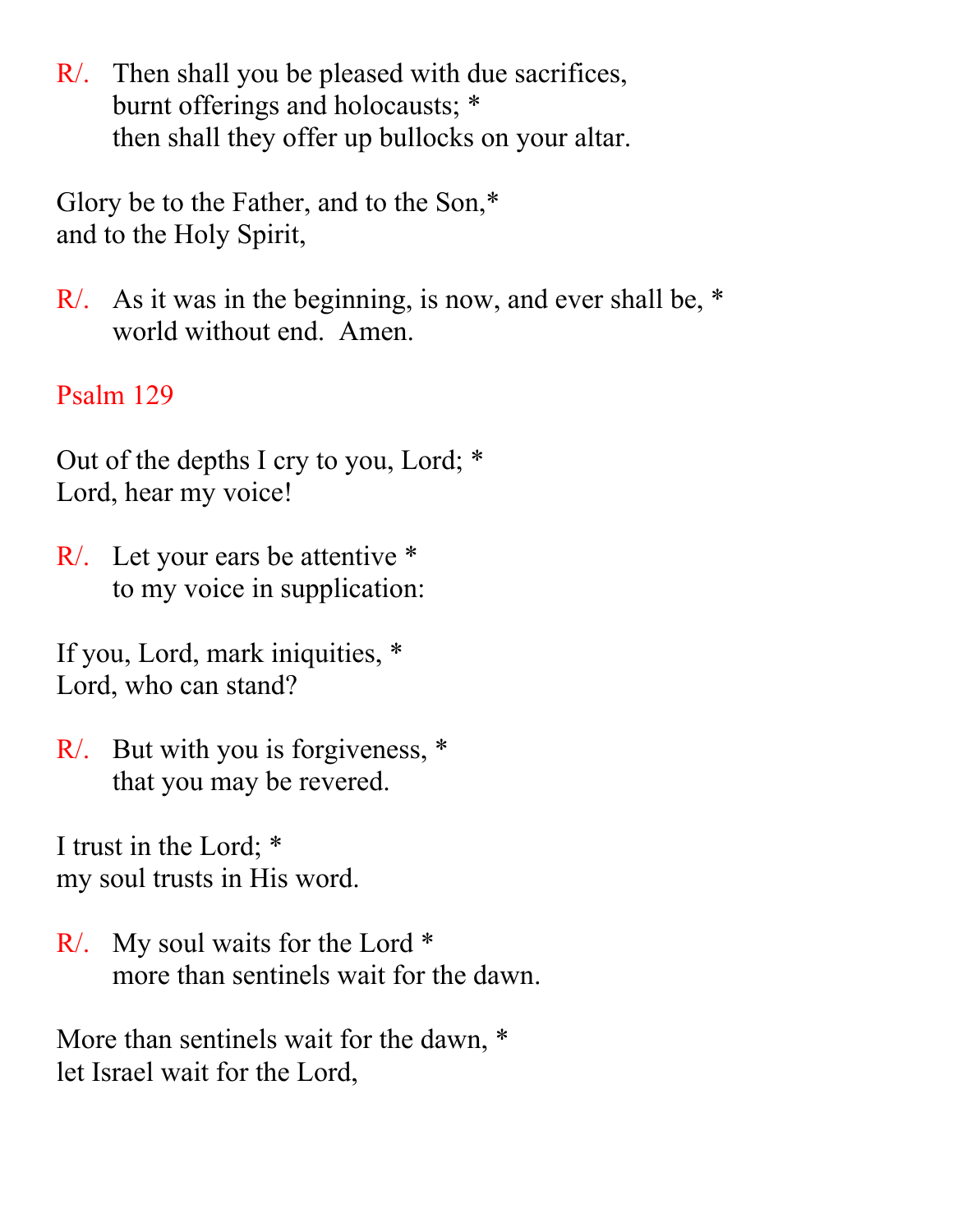R/. For with the Lord is kindness \* and with Him is plenteous redemption;

And He will redeem Israel \* from all their iniquities.

R/. Glory be to the Father, and to the Son,\* and to the Holy Spirit,

As it was in the beginning, is now, and ever shall be, \* world without end. Amen.

## Psalm 101

O Lord, hear my prayer, \* and let my cry come to you.

R/. Hide not your face from me \* in the day of my distress.

Incline your ear to me; \* in the day when I call, answer me speedily.

R/. For my days vanish like smoke, \* and my bones burn like fire.

Withered and dried up like grass is my heart; \* I forget to eat my bread.

R/. Because of my insistent sighing \* I am reduced to skin and bone.

I am like a desert pelican; \* I have become like an owl among the ruins.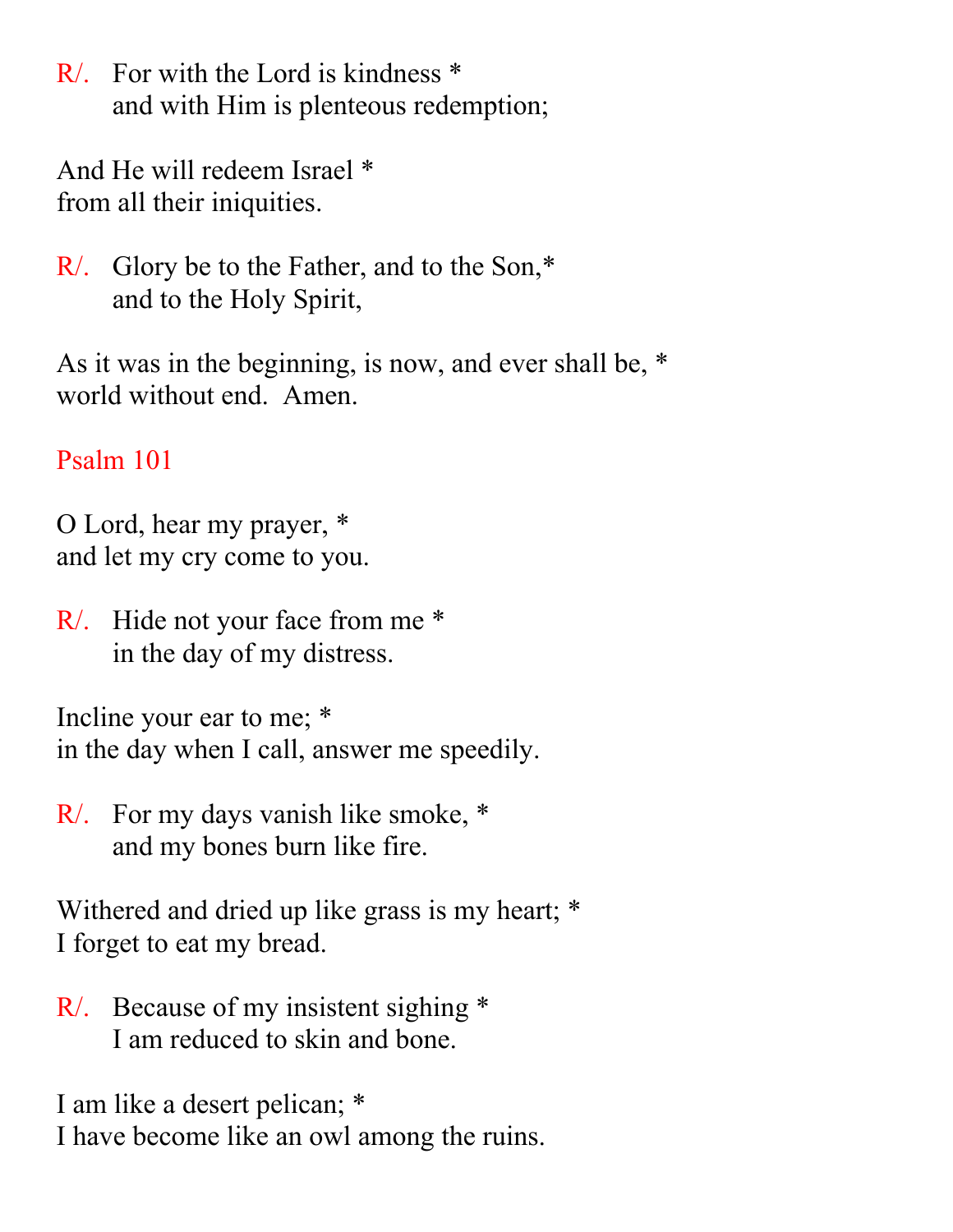R/. I am sleepless, and I moan; \* I am like a sparrow alone on the housetop.

All the day my enemies revile me; \* in their rage against me they make a curse of me.

R/. For I eat ashes like bread \* and mingle my drink with tears.

Because of your fury and your wrath; \* for you lifted me up only to cast me down.

R/. My days are like a lengthening shadow, \* and I wither like grass.

But you, Lord, abide forever, \* and your name through all generations.

R/. You will arise and have mercy on Sion, \* for it is time to pity her, for the appointed time has come.

For her stones are dear to your servants, \* and her dust moves them to pity.

R/. And the nations shall revere your name, O Lord, \* and all the kings of the earth your glory.

When the Lord has rebuilt Sion  $*$ and appeared in His glory;

R/. When He has regarded the prayer of the destitute, \* and not despised their prayer.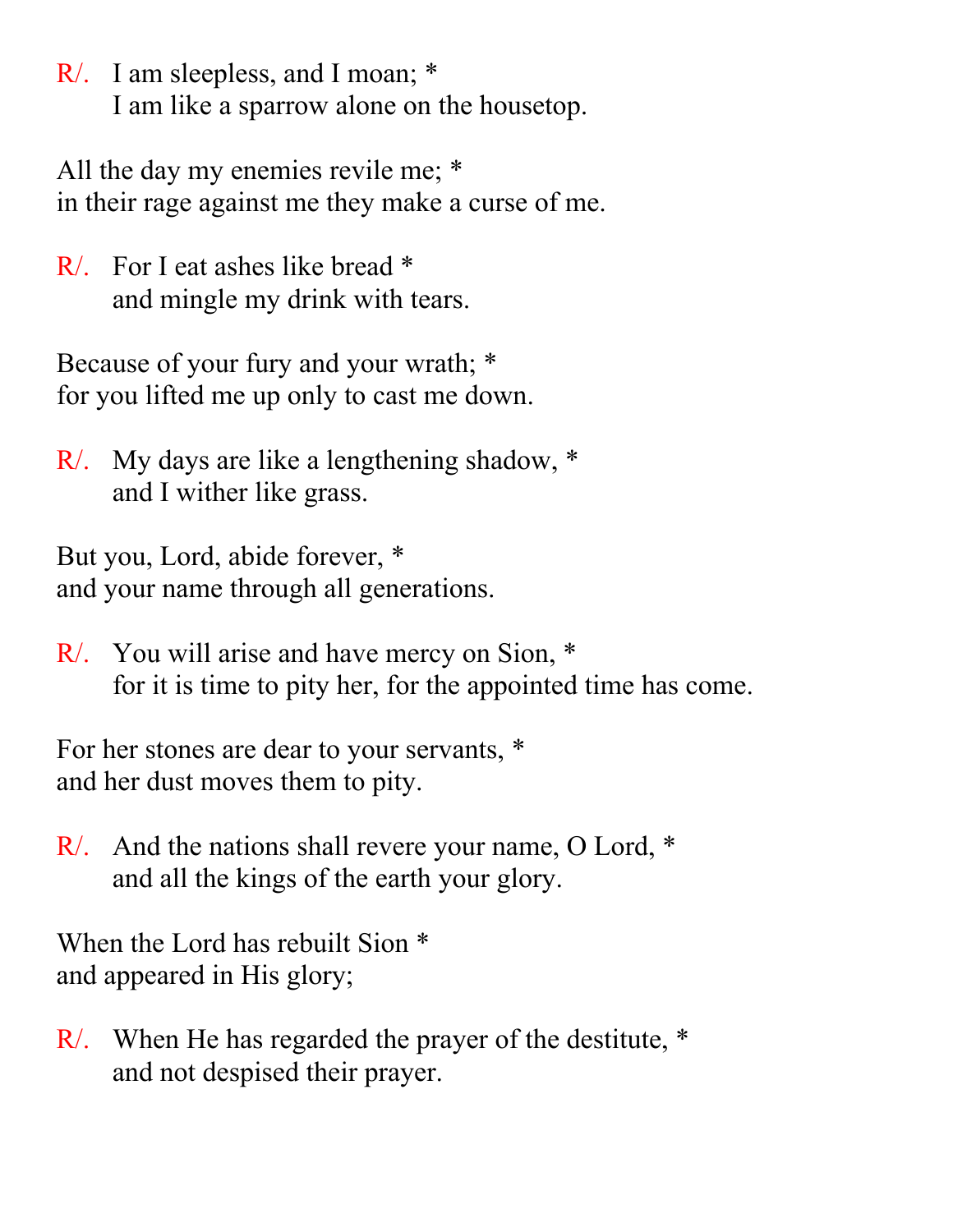Let this be written for the generation to come, \* and let His future creatures praise the Lord:

R/. The Lord looked down from His holy height, \* from heaven He beheld the earth;

To hear the groaning of the prisoners, \* to release those doomed to die,"

R/. That the name of the Lord may be declared in Sion; \* and His praise in Jerusalem,

When the peoples gather together,  $*$ and the kingdoms, to serve the Lord.

R. He has broken down my strength in the way; \* he has cut short my days.

I say: O my God, take me not hence in the midst of my days; \* through all generations your years endure.

R/. Of old you established the earth, \* and the heavens are the work of your hands.

They shall perish, but you remain \* though all of them grow old like a garment.

R/. Like clothing you change them, and they are changed, \* but you are the same, and your years have no end.

The children of your servants shall abide, \* and their posterity shall continue in your presence.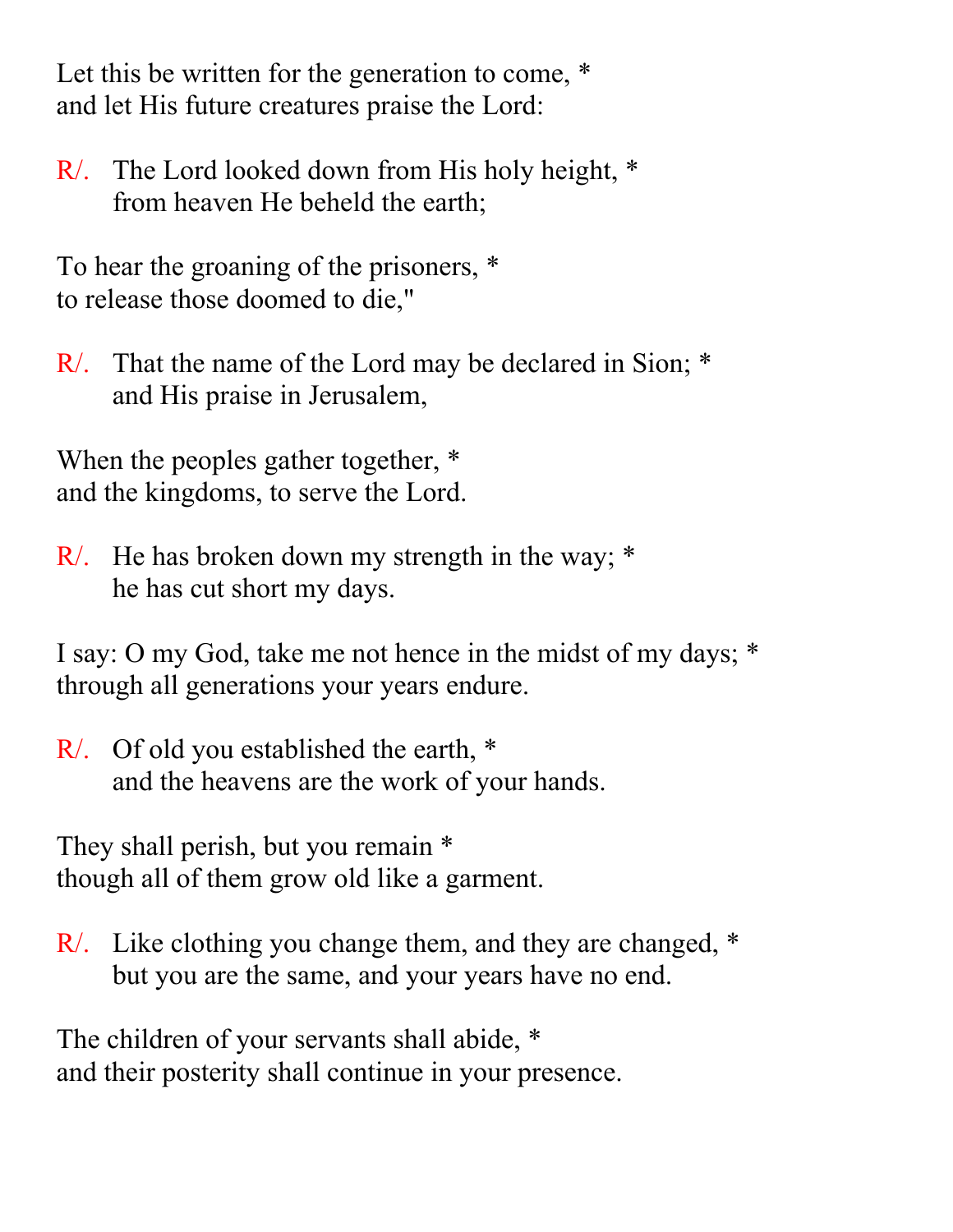R/. Glory be to the Father, and to the Son,\* and to the Holy Spirit,

As it was in the beginning, is now, and ever shall be, \* world without end. Amen.]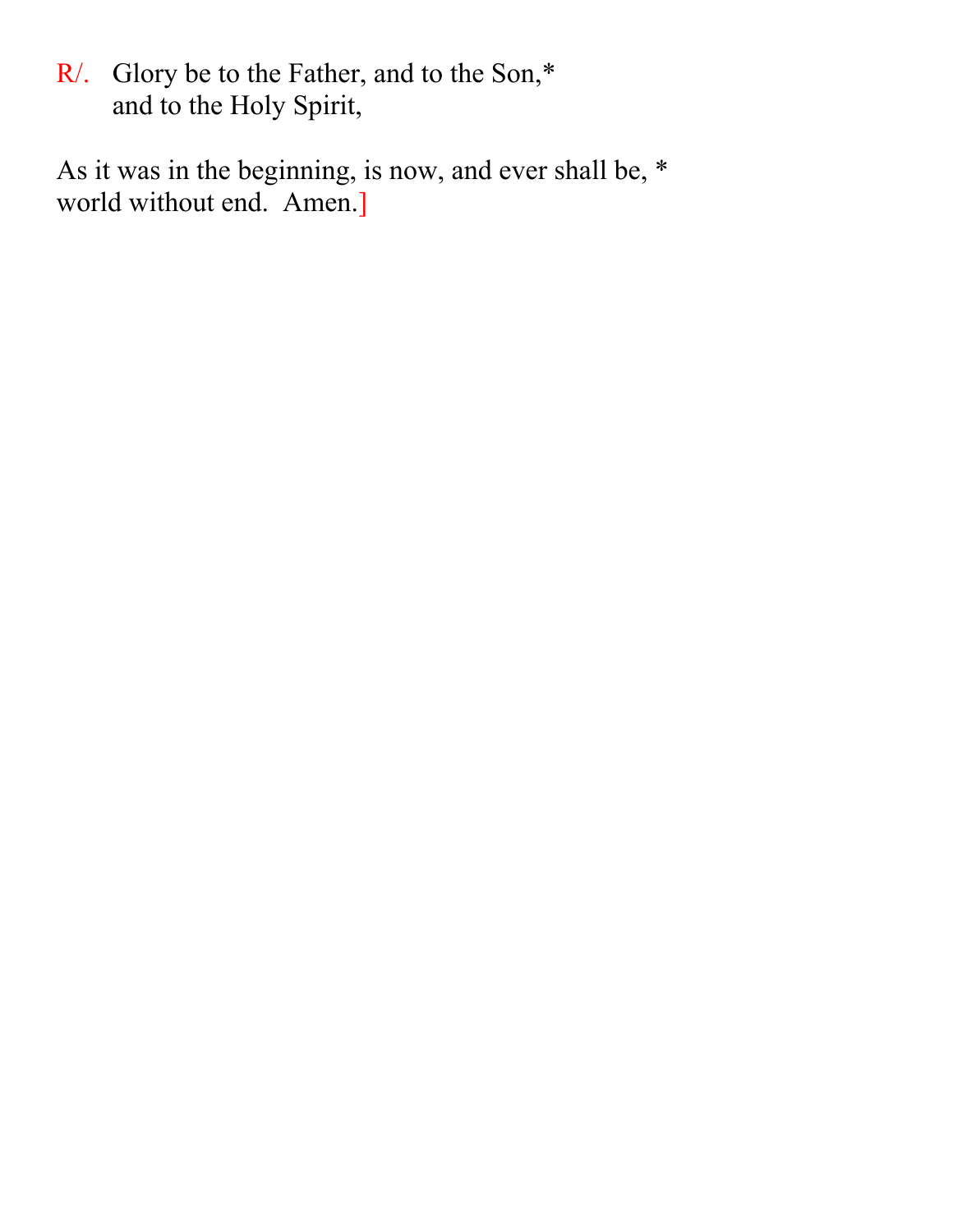#### Part V

Our Father / Padre nuestro

R/. who art in Heaven...Amen. or: que estas en el cielo...Amen. Psalm 6

Deal not with us, Lord, as our sins deserve.

R/. Nor take vengeance on us for our transgressions.

Help us, O God, our Savior.

R/. And deliver us, O Lord, for your name's sake.

Lord, do not keep in mind our former sins.

R/. Let us soon know your compassion, for we are exceedingly poor.

St. Sebastian, pray for us.

R/. That we may be worthy of Christ's promise.

Lord, heed my prayer.

R/. And let my cry be heard by you.

The Lord be with you.

R/. And with your spirit.